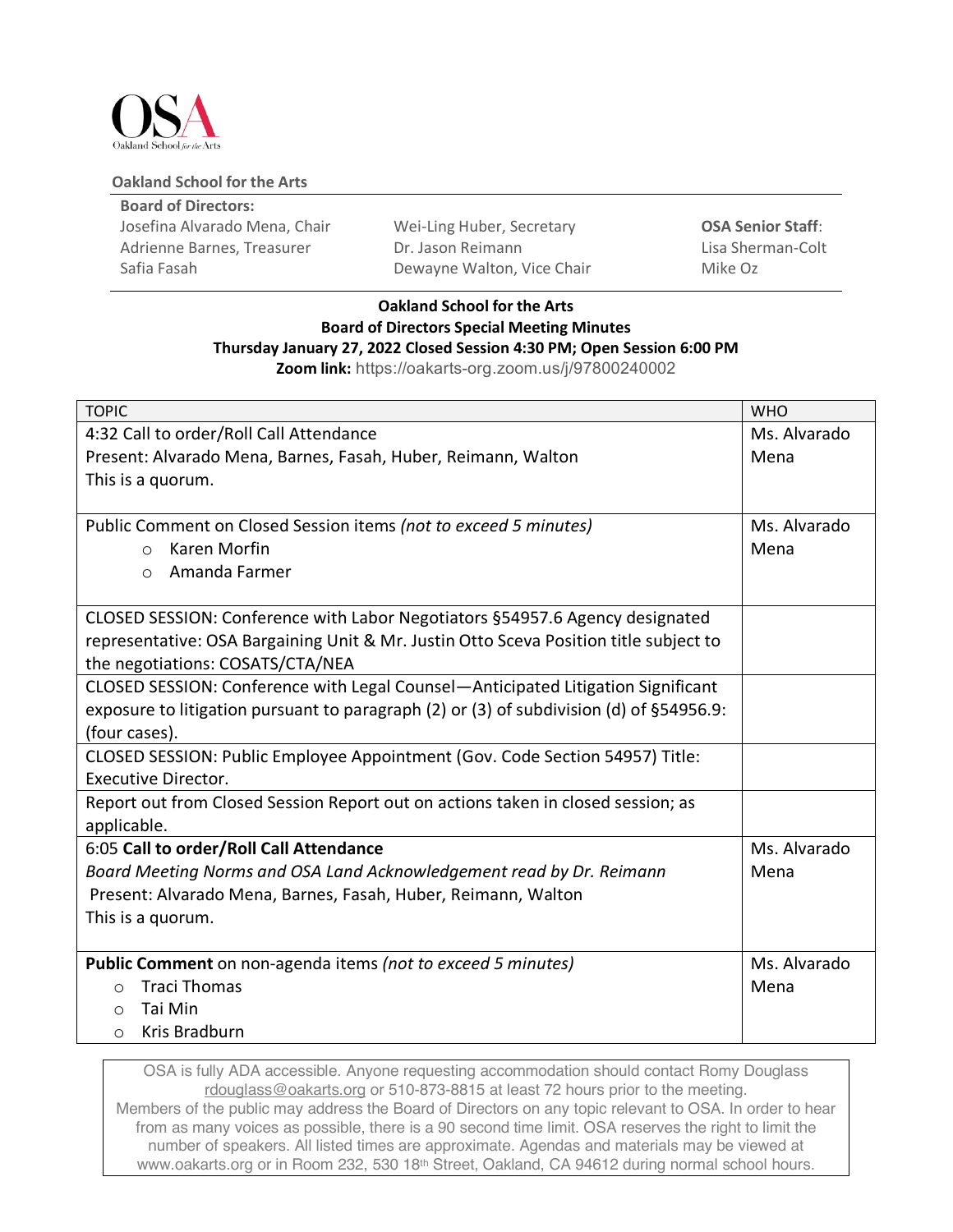

|                                                                                         | $\circ$                                                                                  |                                                                                  |              |  |  |
|-----------------------------------------------------------------------------------------|------------------------------------------------------------------------------------------|----------------------------------------------------------------------------------|--------------|--|--|
|                                                                                         | $\circ$                                                                                  |                                                                                  |              |  |  |
|                                                                                         | $\circ$                                                                                  |                                                                                  |              |  |  |
|                                                                                         | $\circ$                                                                                  |                                                                                  |              |  |  |
|                                                                                         | Melinda de Jesus<br>$\circ$                                                              |                                                                                  |              |  |  |
|                                                                                         | Crystal Yan<br>$\circ$                                                                   |                                                                                  |              |  |  |
|                                                                                         | <b>Kev Choice</b><br>$\circ$                                                             |                                                                                  |              |  |  |
|                                                                                         | Regina Napolitano<br>$\circ$                                                             |                                                                                  |              |  |  |
|                                                                                         | $\circ$                                                                                  | Mose Lipner                                                                      |              |  |  |
|                                                                                         | <b>Wendy Snyder</b><br>$\circ$                                                           |                                                                                  |              |  |  |
|                                                                                         | $\circ$                                                                                  | Nyame Brown                                                                      |              |  |  |
|                                                                                         | $\circ$                                                                                  | Susannah Mackintosh, who yielded her time to Andy Junge                          |              |  |  |
|                                                                                         |                                                                                          |                                                                                  |              |  |  |
|                                                                                         |                                                                                          | Consent Agenda (vote needed):                                                    | Ms. Alvarado |  |  |
|                                                                                         | $\circ$                                                                                  | RES 2022-020 Board Finding of Public Safety re: COVID and Teleconference         | Mena         |  |  |
|                                                                                         |                                                                                          | Meetings                                                                         |              |  |  |
|                                                                                         | $\circ$                                                                                  | Minutes Approval 12/29/21                                                        |              |  |  |
|                                                                                         | $\circ$                                                                                  | RES 2022-021 SARC Approval (draft shared at 11/30/21 Board Meeting)              |              |  |  |
|                                                                                         | $\circ$                                                                                  | RES 2022-022 Form J-13A Approval                                                 |              |  |  |
|                                                                                         | $\circ$                                                                                  | RES 2022-013.5 Vaccine Requirement Update Contingent Upon OUSD                   |              |  |  |
|                                                                                         |                                                                                          |                                                                                  |              |  |  |
| Public Comment (not to exceed 5 minutes) - none<br>$\bullet$                            |                                                                                          |                                                                                  |              |  |  |
| $\bullet$                                                                               |                                                                                          | Board Discussion and Vote - none                                                 |              |  |  |
|                                                                                         | Barnes Motion to accept Consent Agenda/ 2 <sup>nd</sup> Fasah/Roll Call Vote/MPU (motion |                                                                                  |              |  |  |
| passes unanimously)                                                                     |                                                                                          |                                                                                  |              |  |  |
|                                                                                         | Outcome: Consent Agenda passes                                                           |                                                                                  |              |  |  |
|                                                                                         |                                                                                          |                                                                                  |              |  |  |
|                                                                                         |                                                                                          | <b>Board Chair Report</b>                                                        | Ms. Alvarado |  |  |
|                                                                                         |                                                                                          |                                                                                  | Mena         |  |  |
|                                                                                         |                                                                                          | Update from Student Body President Daz Hearon - prom will be open to juniors and |              |  |  |
|                                                                                         | seniors. COVID precautions will be taken.                                                |                                                                                  |              |  |  |
|                                                                                         |                                                                                          | Update from Board Chair Josefina Alvarado Mena. Hoping to have COSATS contract   |              |  |  |
|                                                                                         | soon, comments have been heard. More sustainable fiscal model for OSA. Interim           |                                                                                  |              |  |  |
| leadership model for OSA to ensure stability. Thank you to Lisa for all your hard work, |                                                                                          |                                                                                  |              |  |  |
| has submitted resignation.                                                              |                                                                                          |                                                                                  |              |  |  |
|                                                                                         |                                                                                          |                                                                                  |              |  |  |
|                                                                                         | Public Comment (not to exceed 5 minutes)                                                 |                                                                                  |              |  |  |

OSA is fully ADA accessible. Anyone requesting accommodation should contact Romy Douglass rdouglass@oakarts.org or 510-873-8815 at least 72 hours prior to the meeting. Members of the public may address the Board of Directors on any topic relevant to OSA. In order to hear from as many voices as possible, there is a 90 second time limit. OSA reserves the right to limit the number of speakers. All listed times are approximate. Agendas and materials may be viewed at www.oakarts.org or in Room 232, 530 18th Street, Oakland, CA 94612 during normal school hours.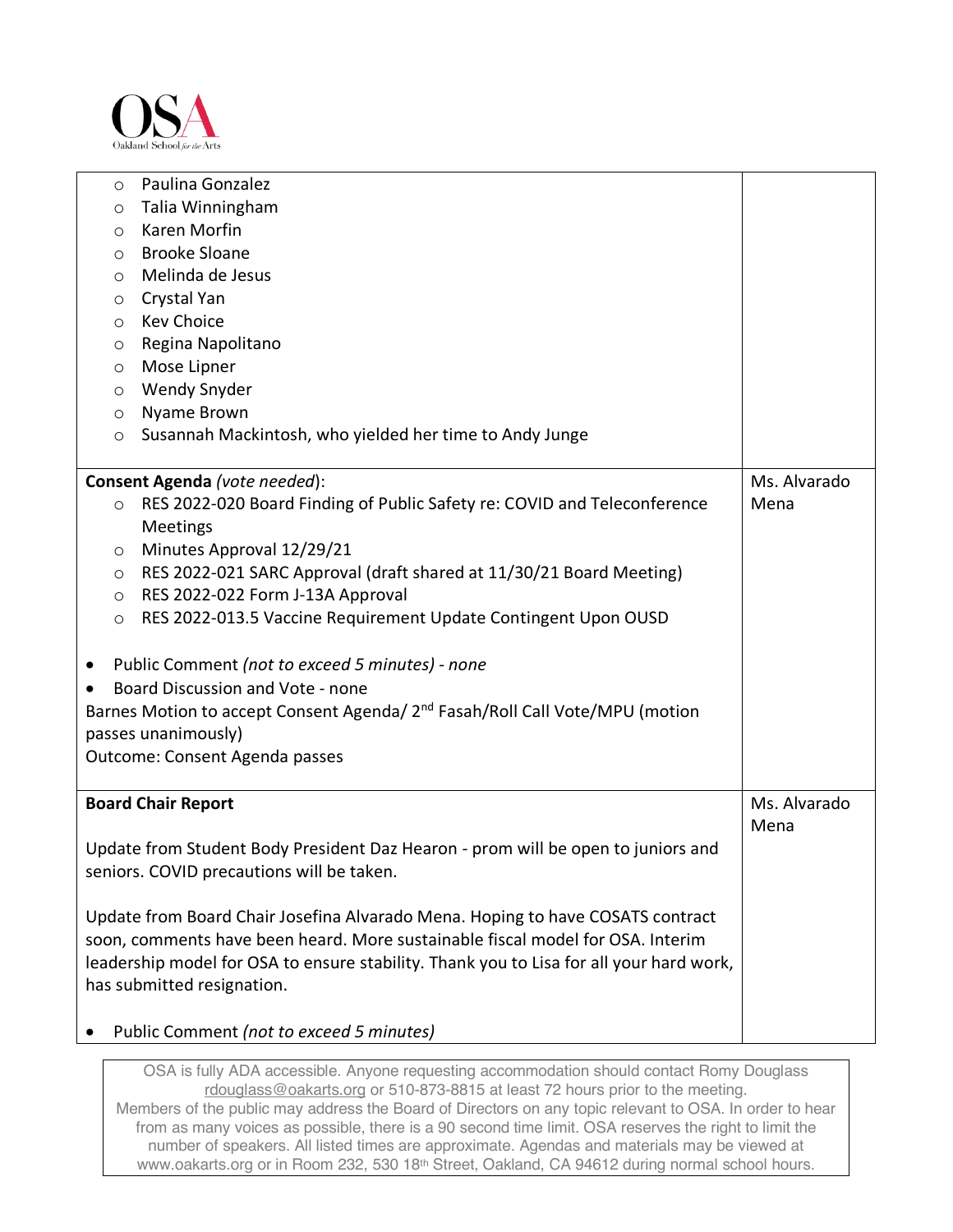

|                                                                                                   |                                                                             | <b>Advancement Report</b>                                                                                                                                | Mr. Borg       |  |  |
|---------------------------------------------------------------------------------------------------|-----------------------------------------------------------------------------|----------------------------------------------------------------------------------------------------------------------------------------------------------|----------------|--|--|
|                                                                                                   |                                                                             | Outcome: Audit is approved and adopted                                                                                                                   |                |  |  |
|                                                                                                   | Vote: MPU                                                                   |                                                                                                                                                          |                |  |  |
| Motion Barnes approve pending an update to note 14/2 <sup>nd</sup> WLHuber/Roll Call<br>$\bullet$ |                                                                             |                                                                                                                                                          |                |  |  |
|                                                                                                   | covered everything. Barnes re: Note 14 - recommend update in final version. |                                                                                                                                                          |                |  |  |
|                                                                                                   | Follow up on open items: leases updated in auditor report? Susan - CSMC has |                                                                                                                                                          |                |  |  |
|                                                                                                   |                                                                             | Board Discussion and Vote - ABarnes: thank you so much Kimberly and team!                                                                                |                |  |  |
|                                                                                                   |                                                                             | organization to undergo more work for the same acceptable outcome.                                                                                       |                |  |  |
|                                                                                                   |                                                                             | but resubmitting a prior year change to all authorities would have caused                                                                                |                |  |  |
|                                                                                                   |                                                                             | that is an organizational choice to PPA. It has no effect on auditor opinion,                                                                            |                |  |  |
|                                                                                                   |                                                                             | and why was a prior period adjustment instead of restating. Response -                                                                                   |                |  |  |
|                                                                                                   | $\circ$                                                                     | Karen Morfin - what changes made in order to not do another STRS issue                                                                                   |                |  |  |
| ٠                                                                                                 |                                                                             | Public Comment (not to exceed 5 minutes)                                                                                                                 |                |  |  |
|                                                                                                   |                                                                             | Congratulations to OSA team.                                                                                                                             |                |  |  |
| Unqualified report by auditors, meaning a clean report on all three fronts.                       |                                                                             |                                                                                                                                                          |                |  |  |
| Presentation of Audit by Auditing Firm Baker Tilly, represented by Brenda Bock.                   |                                                                             |                                                                                                                                                          |                |  |  |
|                                                                                                   |                                                                             |                                                                                                                                                          |                |  |  |
| Audit Report (vote), Presentation of Fiscal Outlook                                               |                                                                             |                                                                                                                                                          |                |  |  |
|                                                                                                   |                                                                             | Introduction of Joyce Montgomery; Interim Finance Manager, Presentation of Annual                                                                        | Ms. Palmore    |  |  |
|                                                                                                   |                                                                             | Finance Report (vote needed)                                                                                                                             | Ms. Lefkowitz, |  |  |
|                                                                                                   |                                                                             |                                                                                                                                                          |                |  |  |
|                                                                                                   | $\circ$                                                                     | Karen Morfin - legal team cannot address the human element.<br><b>Board Discussion - none</b>                                                            |                |  |  |
|                                                                                                   | $\circ$                                                                     | Tai Min - wants students to be involved in policy creation                                                                                               |                |  |  |
|                                                                                                   |                                                                             | Public Comment (not to exceed 5 minutes)                                                                                                                 |                |  |  |
|                                                                                                   |                                                                             |                                                                                                                                                          |                |  |  |
|                                                                                                   |                                                                             | meeting. This is an initial draft, and will need community input.                                                                                        |                |  |  |
|                                                                                                   |                                                                             | Identified key policies to revamp and revise. Some were brought at November                                                                              |                |  |  |
|                                                                                                   |                                                                             | Mr. Miller shared draft policies for board and community consideration. These will<br>be posted after the meeting for the community and board to review. | Corr           |  |  |
|                                                                                                   | <b>Young Minney</b>                                                         |                                                                                                                                                          |                |  |  |
| <b>Policies Update</b>                                                                            | Jason Miller,                                                               |                                                                                                                                                          |                |  |  |
|                                                                                                   |                                                                             | <b>Board Discussion - none</b>                                                                                                                           |                |  |  |
|                                                                                                   | $\circ$                                                                     | Morey Riordan - appreciates intentionality of diverse new senior<br>leadership                                                                           |                |  |  |
|                                                                                                   | $\circ$                                                                     | Daz Hearon - resolve teacher contract                                                                                                                    |                |  |  |
|                                                                                                   |                                                                             | April.                                                                                                                                                   |                |  |  |
|                                                                                                   | $\circ$                                                                     | Liza Lyons - asking for help with prom and looking for a venue. Will be in                                                                               |                |  |  |
|                                                                                                   |                                                                             |                                                                                                                                                          |                |  |  |

OSA is fully ADA accessible. Anyone requesting accommodation should contact Romy Douglass rdouglass@oakarts.org or 510-873-8815 at least 72 hours prior to the meeting. Members of the public may address the Board of Directors on any topic relevant to OSA. In order to hear from as many voices as possible, there is a 90 second time limit. OSA reserves the right to limit the number of speakers. All listed times are approximate. Agendas and materials may be viewed at www.oakarts.org or in Room 232, 530 18th Street, Oakland, CA 94612 during normal school hours.